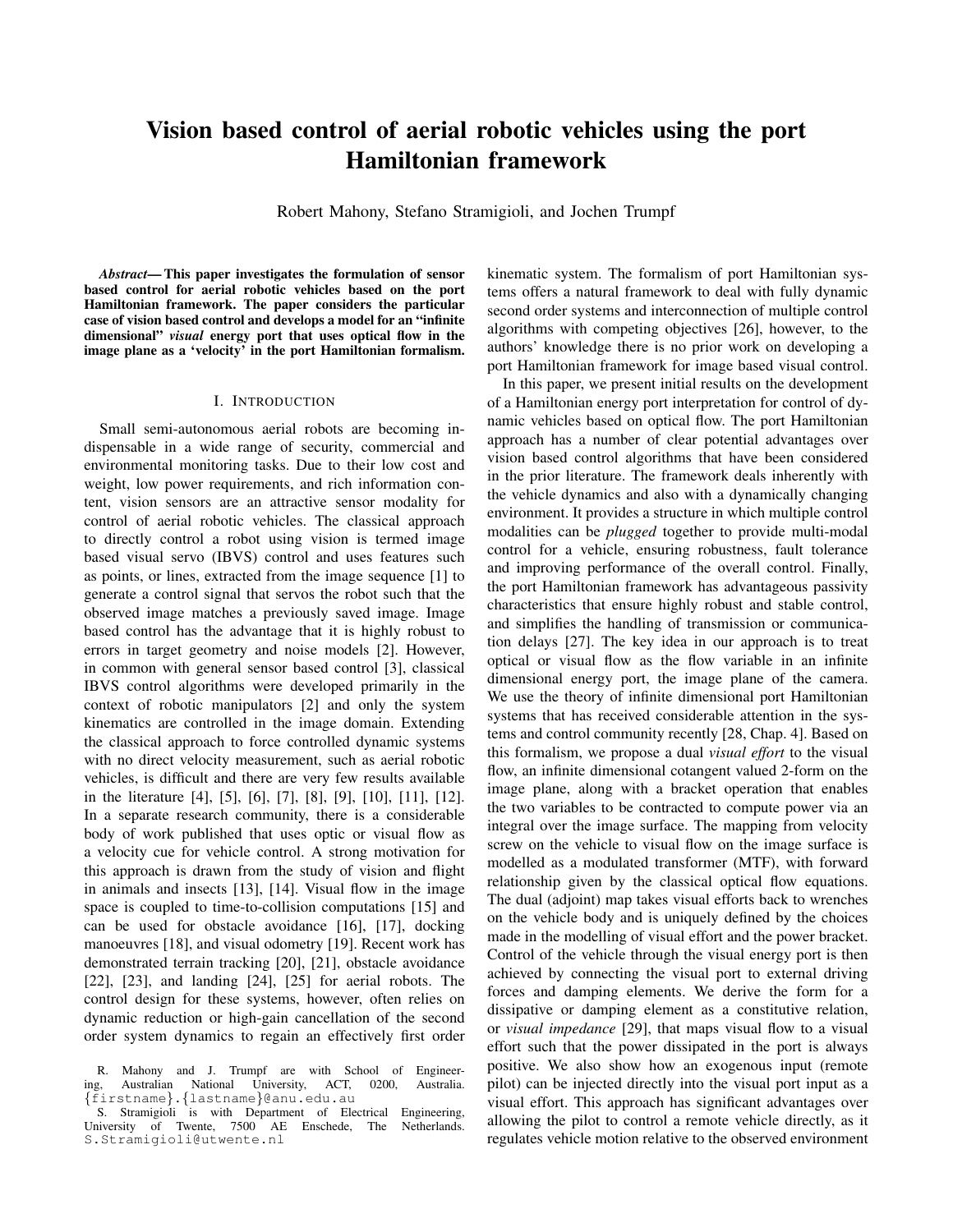rather than the absolute vehicle motion. The approach taken initially implicitly depends on knowledge of the scalar depth of the environment around the robot to implement the visual impedance and exogenous forcing control, information that is not normally available from visual flow measurements and, due to ambiguity of scale, cannot be fully reconstructed from observed flow. We show that with the initial approach we propose it is impossible to implement a simple static dissipative element that leaves the vehicle wrench independent of scene depth. To overcome this difficulty we propose an alternative model where the visual flow is split based on a coordinate decomposition of the vehicle screw into translational and rotational components. This allows us to implement dissipative impedances and forcing control that can be realized as a known wrench on the vehicle without knowledge of the scene depth. This paper should be viewed as an initial investigation of what we believe to be a highly fruitful direction of research and the results presented are of a preliminary nature.

After this introduction, Section II introduces the dynamic system models and proposes the concept of a visual energy port. Section III discusses how to define a proper modulated transformer which couples the finite dimensional mechanical port of 6D motion to the infinite dimensional one of the visual flow. Section IV discusses the structure of dissipative elements and exogenous forcing control and discusses issues with these elements. Section V considers an alternative model that allows us to realise wrenches on the vehicle even without knowledge of the scene depth.

### II. VISION ENERGY PORT

In this work we consider a camera connected to a rigid body in motion. For ease of reference we consider the origin of the frame of reference for the rigid body  ${B}$  to be at the focal point of the camera. The world reference frame  $\{A\}$ is assumed to be inertial.

Although most cameras use a perspective projection to obtain an image from a flat CCD array, it is most convenient to use a spherical image representation for the study of dynamic systems [9]. In practice, wide angle lenses can be used together with an image warping algorithm that transforms the flat image array produced by a standard camera onto a spherical representation. For ease of analysis in the present paper, we will ignore all practical aspects of the physical camera and consider the imaging system as generating a time-varying positive scalar mapping (grey-scale image) defined on the sphere. That is the image obtained at time  $t$  is

$$
I_t: S^2 \to \mathbb{R}_+
$$

where  $S^2 = \{ \eta \in \mathbb{R}^3 \mid ||\eta|| = 1 \}$  is the 2-sphere in  $\mathbb{R}^3$ and  $\mathbb{R}_+$  are the non-negative real numbers including zero and represent greyscale intensity. The optical focus of the imaging system is the origin of the sphere, located at the origin of  ${B}$ .

A key measurement that can be derived from a visual image sequence of a textured world but in the absence of a geometric model of the world is the visual flow or motion of the image across the image plane. In fact, what we will use in the sequel is the projected motion field, that is the actual motion of the world scene projected onto the image plane. This can be obtained from a sequence of images using any of the common optic flow algorithms [30] that overcome the aperture problem. Although these algorithms are derived for planar images, it is straightforward to map them onto the spherical image surface using image warping techniques. Again we will ignore all practical aspects of the physical camera and assume that there is sufficient texture in the image at all points to compute a dense visual flow vector field. Under these assumptions the visual flow field is a time-varying mapping

$$
\Phi_t \colon S^2 \to TS^2, \ \Phi_t(\eta) \in T_\eta S^2.
$$

That is the visual flow at time  $t$  can be seen as a section of the tangent bundle of the sphere  $\Phi_t \in \Gamma(TS^2)$ . Where the context is clear we will drop the subscript denoting time and simply write  $\Phi$  for  $\Phi_t$ .

Let  $T \in \mathfrak{se}(3)$  denote the velocity screw of  $\{B\}$  with respect to  $\{A\}$ . That is

$$
T=\begin{pmatrix}\omega\\v\end{pmatrix}
$$

where  $\omega$  is the angular, and v is the linear, velocity of  ${B}$  with respect to  ${A}$  respectively, both expressed in the body-fixed-frame  ${B}$ . Assuming that the world surrounding the camera is stationary, the velocity  $T$  will result in an observed visual flow Φ on the image plane of the camera. The expression for visual flow is classical in the vision literature [30] and a spherical coordinates representation is given in, for example, Hamel *et al.* [9]. In this paper, we formalise visual flow as a modulated transformer that maps the vehicle velocity screw  $T$  to visual flow

$$
n: \mathfrak{se}(3) \to \Gamma(TS^2), \ T \mapsto \Phi. \tag{1}
$$

Visual flow is a 2-dimensional vector field and would normally be represented in two-dimensional local coordinates. It is convenient in the following derivation, however, to work with a representation of  $S^2$  as the unit sphere embedded in  $\mathbb{R}^3$ . The tangent space  $T_{\eta}S^2 = \{X \in \mathbb{R}^3 \mid X^T \eta = 0\}$  is then a two dimensional subspace of  $\mathbb{R}^3$ . Define

$$
A(\eta) := \left(\eta_{\times} \quad \frac{\eta \eta^{\top} - I}{\lambda(\eta)}\right) = \left(\eta_{\times} \quad -\frac{1}{\lambda(\eta)} \mathbb{P}_{\eta}\right) \tag{2}
$$

where  $\eta_{\times}$  denotes the skew symmetric matrix associated with the vector cross product such that  $\eta_x w = \eta \times w$  for all  $w \in \mathbb{R}^3$ ,  $\lambda(\eta)$  denotes the *scene depth*, the distance from the focal point of the camera to the point in the world that projects onto  $\eta$ , and  $\mathbb{P}_{\eta}$  is the projector on the subspace of  $\mathbb{R}^3$  orthogonal to  $\eta$ . One has

$$
\Phi = n(T) = A(\cdot)T \in \Gamma(TS^2). \tag{3}
$$

At an instant of time we would like to calculate a "visual power" as an integral on  $S^2$  of a product of the visual flow and some dual "visual effort". Geometrically, the quantity that must be integrated must have the structure of a 2-form on  $S<sup>2</sup>$  [28]. The duality product for scalar flow and effort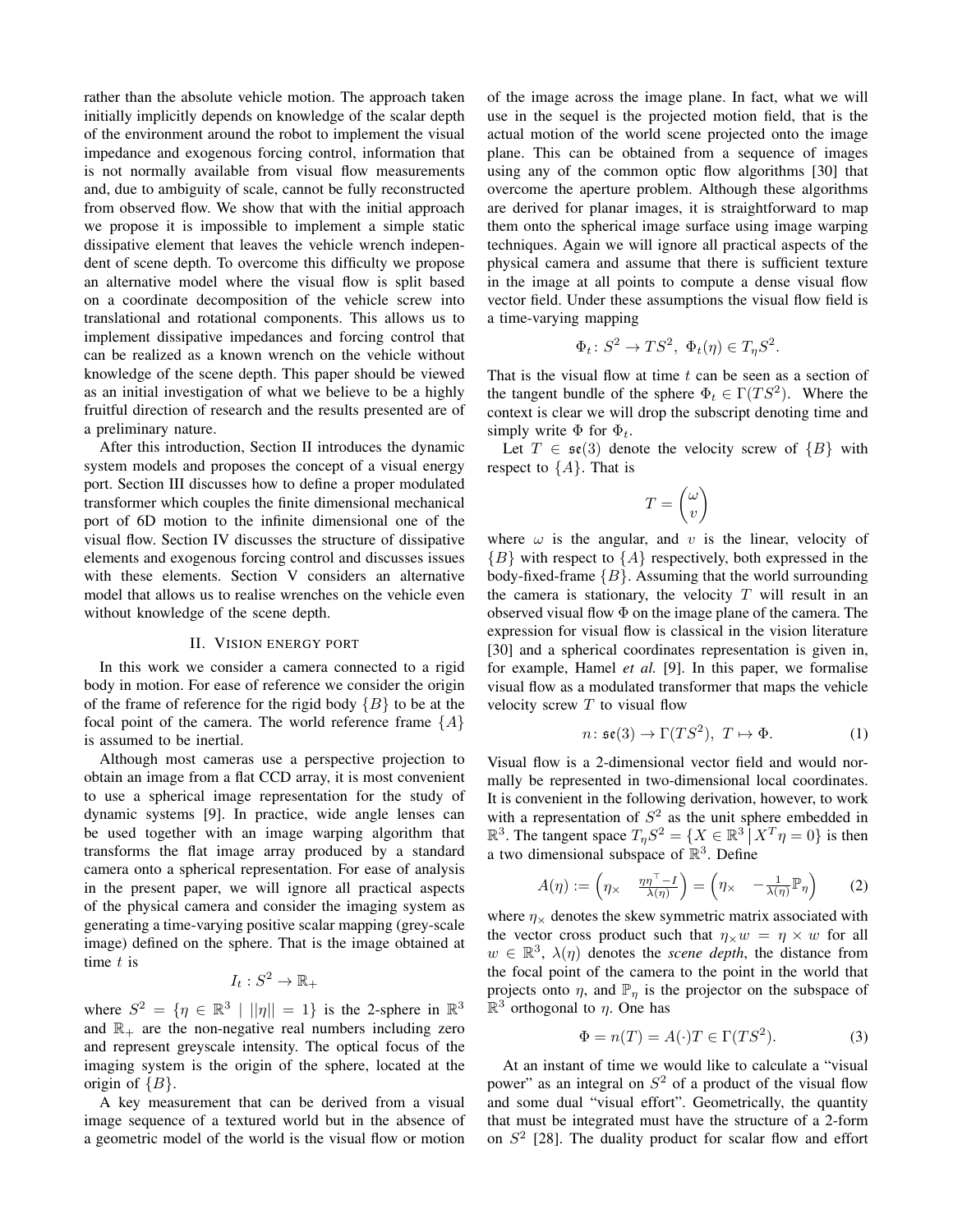variables is classically calculated using the exterior (wedge) product [28]. As a consequence the two dual fields on the sphere representing the visual flow and its dual visual effort should be respectively a k and a  $2 - k$  form, such that their dual product, expressed using the wedge product, can be integrated as a 2-volume over the sphere. This will return a scalar representing the visual power contained in the full image sphere.

In our case, the flow variable is a section of  $TS^2$ . We can choose to interpret this as a  $TS^2$ -valued differential 0form, that is a smooth map from  $S^2 \rightarrow TS^2$  that takes  $\eta \mapsto \Phi(\eta) \in T_{\eta}S^2$ . Following this interpretation, we choose to define the visual effort as a  $T^*S^2$ -valued differential 2form. The  $T^*S^2$  valued element of the 2-form will contract in a natural manner with the visual flow field to yield a scalar valued 2-form that will be integrated over the sphere to compute power. Thus, we define a visual effort to be

$$
\gamma \in \Gamma(T^*S^2 \otimes \wedge^2(T^*S^2)),\tag{4}
$$

that is a section of  $T^*S^2$ -valued differential 2-forms over the sphere.

We define a contraction operator by

$$
c\colon \Gamma(TS^2) \times \Gamma(T^*S^2 \otimes \wedge^2(T^*S^2)) \to \Gamma(\wedge^2(T^*S^2)).
$$

That is for  $\gamma(\eta) = F(\eta) \otimes s^2(\eta)$  with  $F(\eta) \in T^*_{\eta}S^2$  and  $s^2 \in \wedge^2(T^*S^2)$  then

$$
c(\Phi(\eta), \gamma(\eta)) = F(\eta)(\Phi(\eta)) \otimes s^2(\eta)
$$
  
=  $F(\eta)(\Phi(\eta))s^2(\eta)$ 

since the tensor product for a scalar by a tensor is just scalar multiplication of the tensor. The contraction operator  $c$  can be used to define the dual product

$$
\langle \gamma | \Phi \rangle := \int_{S^2} c(\Phi, \gamma) \in \mathbb{R} \tag{5}
$$

This bracket operation provides a means to compute the power flowing through a visual port realised via a physical camera attached to the rigid-body.

## III. COUPLING THE VISUAL PORT TO THE VEHICLE DYNAMICS

In order to make sense of a visual energy port it is necessary to understand how this port couples to the underlying mechanical port of the rigid-body to which it is attached.

The vehicle velocity screw  $T$  is associated with the velocity of the rigid-body  ${B}$ . Thus, the mapping  $n : \mathfrak{se}(3) \rightarrow$  $\Gamma(TS^2)$  (3), that takes the rigid-body velocity T to visual flow Φ, describes the contra-variant part of the modulated transformer (MTF) that links these two components (see Fig. 1). The dual (adjoint) map corresponding to the MTF will transform visual effort back to a virtual wrench W on the rigid-body such that the power  $\langle W | T \rangle$  is equal to the power flowing through the energy port  $\langle \gamma | \Phi \rangle$ .

In order to compute this reverse mapping we must compute the adjoint,  $n^*$ , of the mapping n. The adjoint map is defined as

$$
n^* \colon \Gamma(T^*S^2 \otimes \wedge^2(T^*S^2)) \to se^*(3), \ \gamma \mapsto n^*(\gamma) \tag{6}
$$

such that

$$
\langle n^*(\gamma) | T \rangle = \langle \gamma | n(T) \rangle. \tag{7}
$$

Consider an explicit expression of  $\gamma(\eta) = F(\eta) \otimes s^2(\eta)$ for  $F \in \gamma(T^*S^2)$  while  $s^2(\eta) \in \wedge^2(T^*S^2)$ . In coordinates given by the embedding of  $S^2$  in  $\mathbb{R}^3$  one has

$$
\gamma(\eta) = \sigma(\eta) F(\eta) * dr(\eta) \tag{8}
$$

where  $F(\eta)$  is a row vector in the subspace  $\{Z \in$  $\mathbb{R}^{1\times3}$  |  $Z\eta = 0$ } corresponding to  $T^*_{\eta}S^2$  embedded in  $\mathbb{R}^3$ ,  $\sigma$ is a positive scalar function on the sphere, and the notation  $*dr$  is used to describe the canonical volume form<sup>1</sup> on the sphere  $S^2$  embedded in  $\mathbb{R}^3$ .

We now go ahead in computing the visual power for an arbitrary visual flow  $\Phi = n(T)$  and visual effort  $\gamma$  in coordinates

$$
\langle \gamma | \Phi \rangle = \int_{S^2} c(\Phi, \gamma) = \int_{S^2} \sigma F(\eta) A(\eta) T * dr
$$

where  $F(\eta)A(\eta)T$  is matrix multiplication and yields a scalar field. Recalling that  $T$  is constant with respect to the direction on the sphere one can factor the T outside the integral

$$
\langle \gamma | \Phi \rangle = \left( \int_{S^2} \sigma(\eta) F(\eta) A(\eta) * dr(\eta) \right) T
$$

Finally, using the inner product for power on  $\mathfrak{se}(3)$  one obtains

$$
\langle \gamma | \Phi \rangle = \left\langle \int_{S^2} \sigma(\eta) F(\eta) A(\eta) * dr(\eta) \middle| T \right\rangle
$$

and by (7) the expression for the wrench  $W \in \mathbb{R}^{1 \times 6}$  is given by

$$
W = n^*(\gamma) = \int_{S^2} dW(\eta) \tag{9}
$$

with

$$
dW(\eta) = \sigma(\eta) F(\eta) A(\eta) * dr(\eta)
$$
  
=  $-\sigma(\eta) F(\eta) \left( -\eta_{\times} \frac{1}{\lambda(\eta)} \mathbb{P}_{\eta} \right) * dr(\eta)$  (10)

where we have substituted for the explicit expression for  $A(\eta)$ . Note that in this expression, the scene depth  $\lambda(\eta)$ appears that represents the distance of an observed point in the direction  $\eta \in S^2$ . This distance is not directly measurable by means of vision and leads to difficulties in the implementation of arbitrary visual impedances.

# IV. VISUAL PORT-BASED IMPEDANCE CONTROL

Passivity Based Control [31] or Energy Based Control commonly involves two steps [27]; firstly a shaping of the system energy function or addition of an exogenous forcing term to drive the system in the direction desired, and secondly an injection of damping to ensure stability. The paradigm we use here is based on what is called *control by interconnection* [28] that relies on the structural properties of

<sup>&</sup>lt;sup>1</sup>The notation comes from obtaining the  $S<sup>2</sup>$  volume element by applying the star-Hodge operator to the differential of the (constant) radial coordinate of the sphere  $r$ .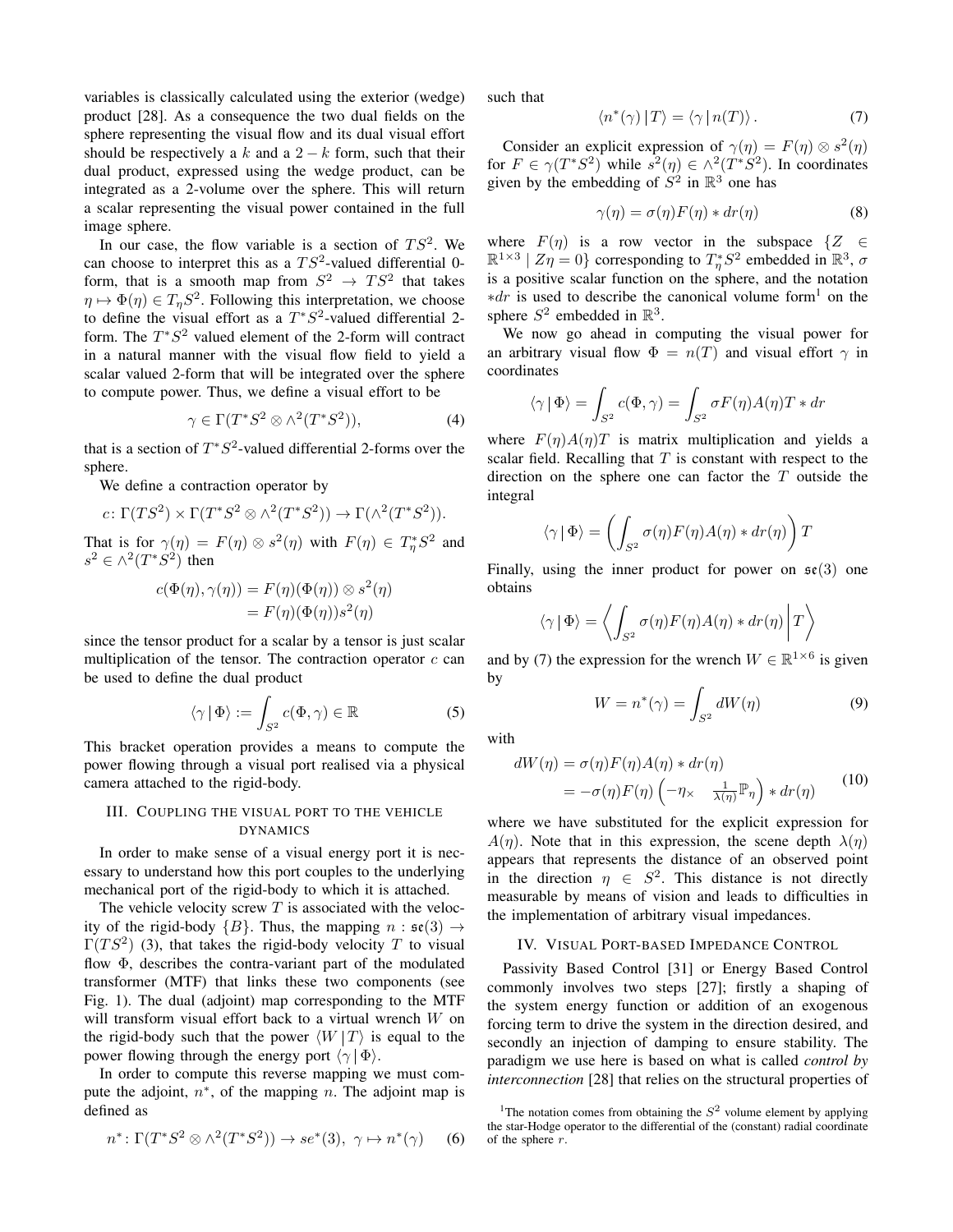the port Hamiltonian framework. In this framework, damping is obtained by adding a dissipative energy port into the system and tuning its parameters. Energy shaping can be achieved by addition of more complex elements, while the forcing term is achieved by adding an external source of effort or flow that feeds energy into the system. In this section we consider firstly the structure of a dissipative energy port based on the vision sensor, and then go on to consider an exogenous control input or forcing term that is also realized through the vision port.

The proposed control scheme can be graphically represented as a bond graph as shown in Figure 1. The Hamiltonian vehicle dynamics are modelled by the inertia I and the associated velocity screw  $T$  and wrench  $W$ . The corresponding visual flow  $\Phi$  and effort  $\gamma$  are seen on the right of the modulated transformer connecting the vehicle port with the visual port. According to equation (3) the modulation is given by  $A(\cdot)$ . The idea now is to measure the visual flow  $\Phi$  and to determine  $\gamma$  based on this measurement, i.e. to design an impedance control scheme.



Damping is provided by connecting a dissipative element R to the visual 1-junction. This is particularly important in situations where the natural damping on a robotic vehicle's dynamics is minimal such as the case encountered in aerial robotic vehicle. Remote control is provided by supplying (virtual) energy generated by the modulated effort source MS<sup>e</sup> to the vehicle where the modulation is the control signal. That is we propose to inject visual effort directly into the visual port in order that the control is explicitly undertaken with respect to the local environment with all the advantages that this brings in remote control of robotic vehicles [32], [33]. Note that superposition of an extra control action could also be done on the 1-junction on the left of the MTF, but we wish specifically to consider control action that is dependent on, and compatible with, data coming from vision sensors. It is important to understand that the final *physical implementation* of this control law happens by supplying energy via a wrench at the 1-junction in the vehicle. The energy that needs to be supplied at this port is only the difference between the virtual control energy and the virtual energy dissipated through the virtual damping resistor. The latter does hence not waste *real* energy, i.e. fuel. Given a desired control law, the implementing wrench can easily be computed using Eq. (10).

#### *A. Visual Dissipation*

We can use the construction of the visual port presented in Section II to create a physical behaviour in the visual space that resembles a dissipative energy port  $R$ . We will do this by introducing a suitable constitutive relationship that governs dependence of the visual effort on the observed visual flow.

A memoryless constitutive relationship between visual flow and visual effort is a function

$$
i_R \colon \Gamma(TS^2) \to \Gamma(T^*S^2 \otimes \wedge^2(T^*S^2)), \ \Phi \mapsto \gamma_R. \tag{11}
$$

That is, a function that maps a visual flow,  $\Phi_t$  defined on the whole sphere at time t, to a visual effort  $(\gamma_R)_t$  defined as cotangent field tensored with an  $S<sup>2</sup>$  volume element over the whole sphere at time  $t$ . In order for this relationship to be dissipative one requires that for all  $\Phi_t$  then

$$
\langle i_R(\Phi_t) | \Phi_t \rangle \ge 0.
$$

That is that the total power flowing into the resistor R (cf. Figure 1) is always positive. Note that this is not a strict relation and it would also include situations in which a restricted part of the sphere is used.

We begin by defining a symmetric positive definite  $(0, 2)$ tensor,  $R$ , on the sphere  $S^2$ . That is  $R_\eta: T_\eta S^2 \times T_\eta S^2 \to \mathbb{R}$ is a symmetric bilinear map with  $R_{\eta}(X, X) > 0$  for all nonzero  $X \in T_{\eta}S^2$ . The visual flow  $\Phi_t$  can be lifted point wise to generate a cotangent field  $F_t^R \in \Gamma(T^*S^2)$  by

$$
F_t^R(\bullet) = R(\Phi_t, \bullet).
$$

In practice, we will work with the embedded representation of the sphere. Thus, the coordinate representation of  $R_n$ should be a  $3 \times 3$  positive definite matrix that we will also denote by  $R_{\eta} \in \mathbb{R}^{3 \times 3}$  in an abuse of notation. The tensor acts on vectors  $X, Y \in T_\eta S^2 \subset \mathbb{R}^3$  by  $R_\eta(X, Y) = X^\top R_\eta Y$ . Thus,

$$
F^R_\eta = \Phi_t^\top R_\eta \mathbb{P}_\eta
$$

is a row vector in  $T^*_{\eta}S^2 = \{ Z \in \mathbb{R}^{1 \times 3} \mid Z\eta = 0 \}.$  Note that since  $F_{\eta}^{R}$  is only ever applied to vectors  $X \in T_{\eta}S^{2}$ , the projection operator  $\mathbb{P}_\eta$  is algebraically unnecessary in the formulae, i.e.  $\Phi_t^{\top} R_{\eta} \mathbb{P}_{\eta}^{\top} X = \Phi_t^{\top} R_{\eta} X$  for  $X \in T_{\eta} S^2$ .

It is also necessary to choose a scaling function  $\sigma_R$ :  $S^2 \to \mathbb{R}$  corresponding with the  $\sigma$  term in the coordinate representation of the visual effort  $(8)$ . Since the tensor R is arbitrary it would be possible to roll the scaling function into the tensor and avoid the additional notation, however, it is convenient in the design process discussed later to have the two separate parameters available. Now set

$$
i_R: \Gamma(TS^2) \to \Gamma(T^*S^2 \otimes \wedge^2(T^*S^2)),
$$
  
\n
$$
i_R(\Phi_t(\eta)) := \sigma_R(\eta) F_t^R(\eta) * dr(\eta).
$$
 (12)

This representation of  $i_R$  is written in embedded coordinates. In the language of bond graphs this process produces the top right hand bond in Figure 1.

It is instructive to confirm that this construction yields a dissipative element. Compute the power in the bond defined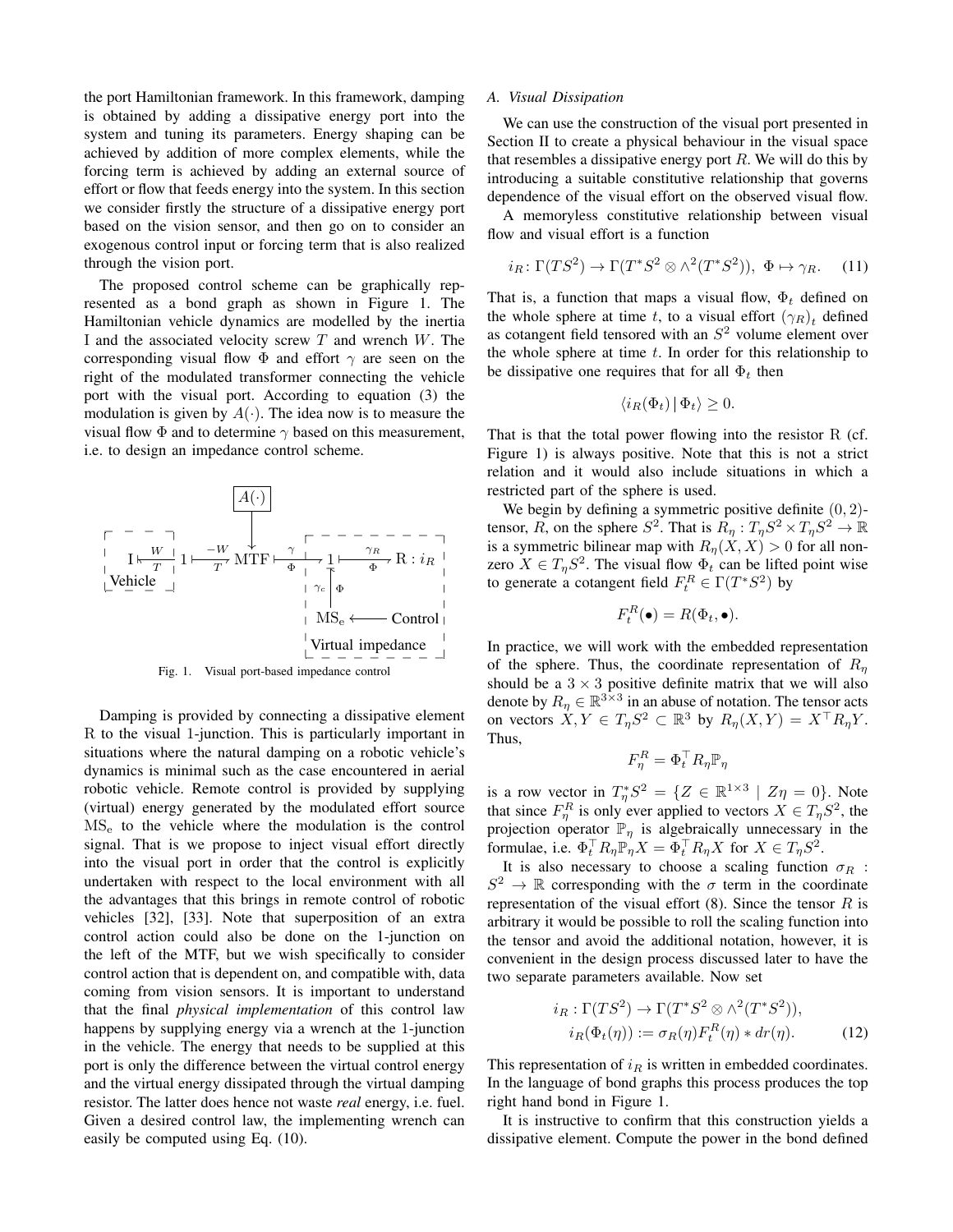by  $i_R$  as

$$
\langle i_R(\Phi_t) | \Phi_t \rangle = \int_{S^2} c(\Phi_t, i_R(\Phi_t))
$$
  
= 
$$
\int_{S^2} \sigma_R(\eta) (F_t^R \Phi_t) * dr(\eta)
$$
  
= 
$$
\int_{S^2} \sigma_R(\eta) \Phi_t^{\top}(\eta) R_\eta \Phi_t(\eta) * dr(\eta).
$$

Since  $\Phi_t(\eta)^\top R_{\eta} \Phi_t(\eta) > 0$  for all  $\Phi_t \neq 0$  and  $\sigma_R > 0$  then the total power is always positive and the element designed is indeed dissipative.

# *B. Visual Forcing*

The design of a visual effort that corresponds to a desired motion is now a matter of choosing a modulation function

$$
i_c \colon \Gamma(TS^2) \to \Gamma(T^*S^2 \otimes \wedge^2(T^*S^2)), \ \Phi \mapsto \gamma_c
$$

for the virtual modulated effort source MS<sub>e</sub>, cf. Figure 1. Note that the value  $i_c(\Phi)(\eta) \in T^*_{\eta} S^2$  of  $\gamma_c$  at  $\eta \in S^2$  can in principle depend on the whole visual flow field anywhere on the sphere and not just on the value  $\Phi(\eta)$  of the visual flow field at  $\eta$ . This way localized effort can be injected based on the global scene geometry. An example for this would be a simple obstacle avoidance scheme where the visual flow is analyzed to identify a potential obstacle in direction  $w \in S^2$ . Control effort can be applied in the opposite direction,  $-w$ , to the identified obstacle. To implement this concept in the image domain we define a co-vector field

$$
(Z^w_\eta) = \frac{1}{4\pi} w^\top \mathbb{P}_\eta \in T^*_\eta S^2
$$

where the  $4\pi$  term normalises for the surface area of  $S^2$ . The co-vector field  $Z^w$  is expressed embedded in  $\mathbb{R}^3$  but satisfies the constraints associated with  $T^*S^2$ . Choose an arbitrary scaling function  $\sigma_c : S^2 \to \mathbb{R}$  then the proposed forcing term for translation control expressed in embedded coordinates is

$$
\gamma_c(\eta) := \sigma_c(\eta) Z_\eta^w * dr(\eta). \tag{13}
$$

Note that since it can be easily shown that  $\eta_{\times}(w^T \mathbb{P}_{\eta})^T = 0$ for all  $w$  then

$$
\int_{S^2} Z_\eta^w \eta_\times * dr(\eta) = 0.
$$

Thus, if  $\sigma_c(\eta) = 1$  is chosen equal to unity then the wrench on the vehicle due to the forcing term, with reference to (10), is

$$
W_c=\begin{pmatrix}0\\ \int_{S^2}\frac{1}{\lambda(\eta)}Z^w(\eta)\mathbb{P}_\eta\ast dr(\eta)\end{pmatrix}=:\begin{pmatrix}0\\ f_c\end{pmatrix}.
$$

It is easy to prove that  $\langle f_c, w \rangle$ , that is the inner product between the applied linear force on the vehicle and the desired force direction  $w$  is always positive, hence the vehicle will move away from the obstacle. Note that the above construction is just one way to generate a driving signal in the image domain.

In the above calculations the scene depth  $\lambda$  is implicitly present in all the calculations. In practice, any control scheme based on visual flow using this formalism will, *in principle*, require an estimate of scene depth. There are several classical computer vision methods available to obtain local world models [34] and estimates of depth can also be constructed from flow estimates [35]. However, it is undesirable to rely on scene depth estimates if possible. In practice, the only point where dependence matters in practice is when the actual wrench W on the vehicle is computed. It is not immediately clear in the above formulae whether this is the case, due to the integration over the sphere  $S^2$ .

# *C. Dependence on scene depth*

In this section we briefly demonstrate that the physical implementation of the dissipative element given by Eq. (12) *requires* knowledge of the scene depth  $\lambda$ . To this end we compute the wrench W corresponding to  $\gamma = i_R(\Phi)$  via Eqs. (9), (10) and (3). We get

$$
W(\eta) =
$$
  
-  $T^{\top}$   $\int_{S^2} \sigma_R(\eta) \begin{pmatrix} \eta_{\times} R_{\eta} \eta_{\times} & -\frac{1}{\lambda(\eta)} \eta_{\times} R_{\eta} \mathbb{P}_{\eta} \\ \frac{1}{\lambda(\eta)} \mathbb{P}_{\eta} R_{\eta} \eta_{\times} & -\frac{1}{\lambda(\eta)^2} \mathbb{P}_{\eta} R_{\eta} \mathbb{P}_{\eta} \end{pmatrix} * d r(\eta)$ 

where T is the screw that generated  $\Phi$ . Since  $R_n > 0$ , the upper left corner of the matrix in the integrand integrates to a matrix with one positive eigenvalue that is independent of  $\lambda$  while the lower right corner integrates to a matrix with two negative eigenvalues that depend on  $\lambda$ . Hence, not both of these terms can be made independent of  $\lambda$  at the same time by choosing the scalar function  $\sigma_R$ , the only remaining degree of freedom.

# V. IMPEDANCE CONTROL IN SPLIT COORDINATES

Scene depth is difficult to compute a-priori and it is of interest to consider whether it is possible to design a control scheme that uses the port Hamiltonian framework but that doesn't require a scene depth estimate  $\lambda$  in order to be implemented. In the following we demonstrate an approach based on a splitting of visual flow in a translational and a rotational component.

It is possible to decompose the visual flow  $\Phi_t$  into two components

$$
\Phi_t = \Theta_t + \Psi_t.
$$

corresponding to rotation and linear motion of the camera. Here

$$
\Theta_t = \eta_\times \omega
$$

is the component of the visual flow due to the angular velocity component of the screw  $T$  and

$$
\Psi_t = \frac{-1}{\lambda} \mathbb{P}_\eta v
$$

is the component of visual flow measurement due to the linear velocity component of the screw T. All aerial robotic vehicles are equipped with (calibrated) angular velocity gyrometers, providing a measurement of  $\omega$ , necessary to stabilize the flight dynamics. Since the rotational component of optical flow  $\Theta_t$  does not depend on scene depth, it can be estimated directly from the gyrometer angular velocity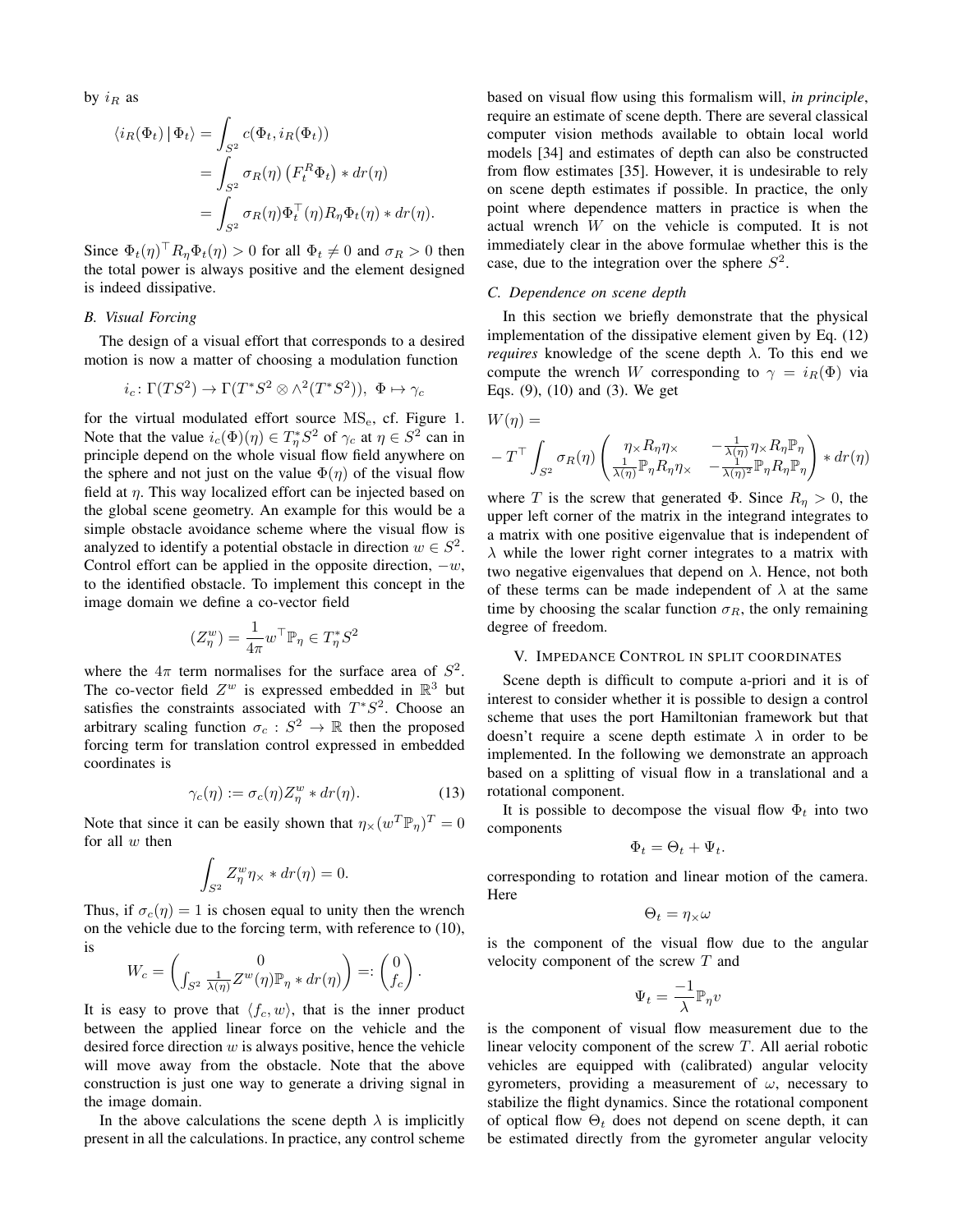

Fig. 2. Visual port-based impedance control using rotational and translational visual flow components

measurements, and the resulting translational component estimated as the difference  $\Psi_t = \Phi_t - \Theta_t$ .

In the following construction we assume that both the rotational  $(\Theta)$  and translational  $(\Psi)$  visual flows are separately available and generate separate infinite dimensional ports to the Hamiltonian system. This leads to a different graphical representation of the system given by Figure 2 where two separate MTFs are used to express the separate visual ports. On the vehicle side, this splits the wrench W into a torque  $\tau$ and a translational force  $f$  and the screw  $T$  into an angular velocity  $\omega$  and a linear velocity v. The two bonds connected to the vehicle 1-junction symbolise the fact that we are now adding two separate controllers, the horizontal bond is associated with translational force and the vertical bond is associated with torque. Each controller consists of a virtual impedance, mapping visual flow to visual effort and thus generating the controlling force, respectively torque, through the respective MTF. The port Hamiltonian structure of the control architecture makes this splitting of control essentially trivial to implement, a significant advantage of the proposed approach.

In this configuration it is now straight forward to construct a control scheme that performs visual damping (through dissipation) and visual forcing in a way such that the resulting controlled translational force  $f_V$  and controlled torque  $\tau_V$ do not depend on the unknown scene depth  $\lambda$  and can hence be implemented in a control system that is entirely based on optical flow measurements. As an example we provide the formulas for a setup as in Figure 2, where the rotational and translational movements are damped separately through visual resistors and translational control is supplied through a visual effort that is injected in the translational part of the visual port.

A rotational resistor  $R_{\text{rot.}}$  is given by

$$
\beta(\eta) = i_{R,\text{rot.}}(\Theta_t(\eta)) := \sigma_{R,\text{rot.}}\Theta_t(\eta)^{\top} R_{\text{rot.},\eta} \mathbb{P}_{\eta} * dr(\eta)
$$

in embedded coordinates, where  $R_{\text{rot.},\eta}$  is a  $3 \times 3$  positive definite matrix and  $\sigma_{R, \text{rot}}$  is a positive scalar function, cf.

Eq. (12). It yields a torque

$$
\tau_V = -\int_{S^2} \sigma_{R, \text{rot.}}(\eta) \left( \eta_{\times} R_{\text{rot.}, \eta} \eta_{\times} \right) * dr(\eta) \cdot \omega,
$$

cf. Section IV-C, which is independent of scene depth  $\lambda$  as long as  $\sigma_{R, \text{rot.}}$  is chosen independent of  $\lambda$ . Analogously, a translational resistor  $R_{\text{transl}}$  is given by

$$
\alpha(\eta) = i_{R, \text{transl.}}(\Psi_t(\eta))
$$
  
 :=  $\sigma_{R, \text{transl.}} \Psi_t(\eta)^{\top} R_{\text{transl.}, \eta} \mathbb{P}_{\eta} * dr(\eta)$ 

and yields a translational force

$$
f_V = \int_{S^2} \sigma_{R, \text{transl.}} \frac{1}{\lambda(\eta)^2} \mathbb{P}_\eta R_{\text{transl.}, \eta} \mathbb{P}_\eta(\eta) * d r(\eta) \cdot v
$$

which can be made independent of  $\lambda$  by choosing  $\sigma_{R,\text{transl.}}(\eta) = \lambda(\eta)^2 > 0$ . We leave it to the reader to work out the formulas for the translational forcing analogous to Eq. (13).

#### VI. CONCLUSIONS

This paper presents initial results on the development of a Hamiltonian energy port interpretation for vision based control of vehicles. The port Hamiltonian approach offers a control design paradigm that deals inherently with the vehicle dynamics and also with a dynamically changing environment. Multiple control modalities can be interconnected using the port structure of the Hamiltonian system, a significant practical advantage of the approach taken, and the natural passivity characteristics of the architecture ensure highly robust and stable control, as well as simplifying the handling of transmission or communication delays. We model the camera image plane as an infinite dimensional energy port with visual flow as the flow variable. We propose a structure for visual efforts and a bracket operation that computes power. From this we can derived the structure of the modulated transfer function that connects this port to the vehicle dynamics. A dissipative visual impedance is proposed and we show how to integrate an exogenous forcing function into the visual port. The initial approach taken leads